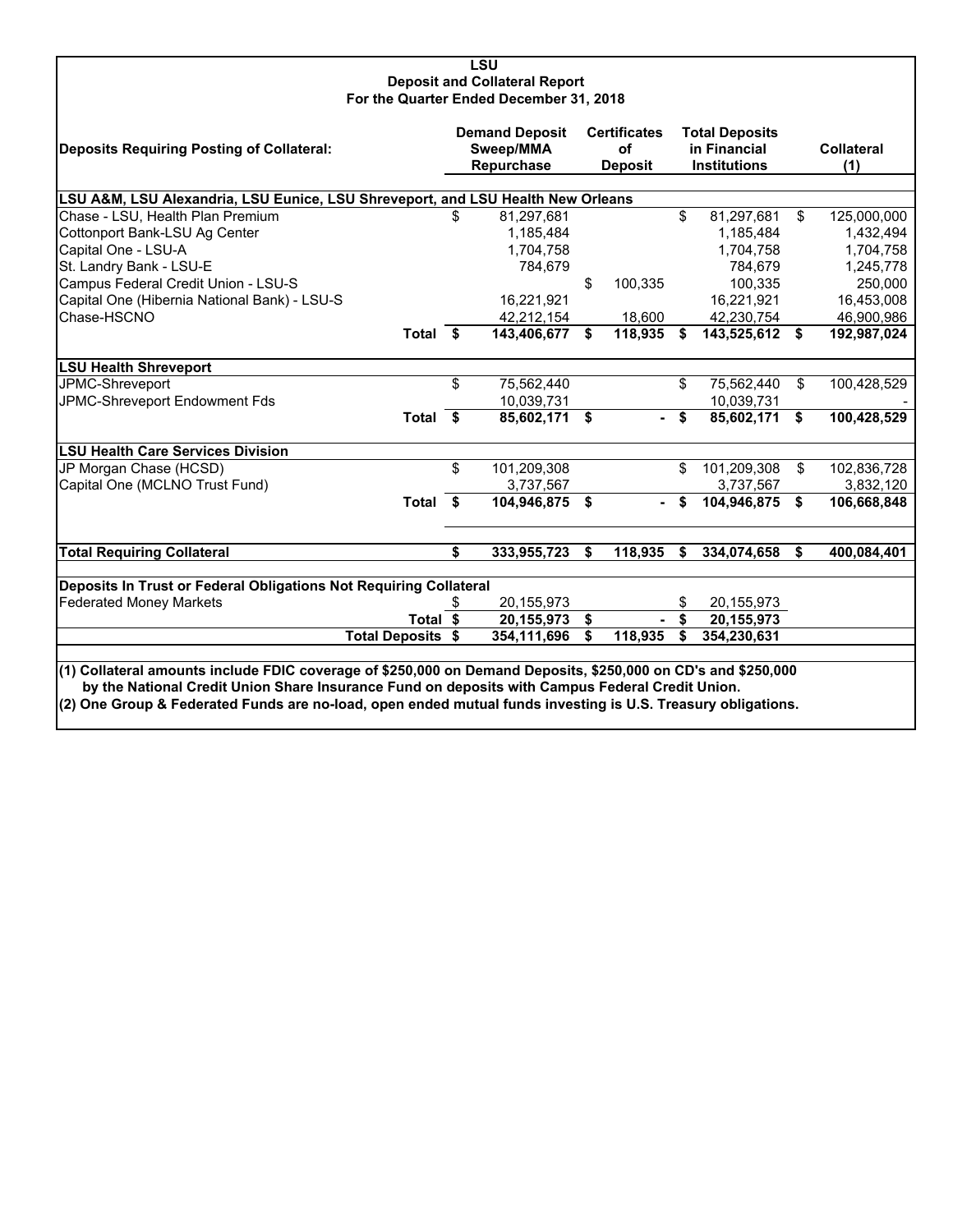#### **LSU Investment Summary For the Quarter Ended December 31, 2018**

|                                           | As of 7/1/2018 | As of 9/30/2018 |                     | As of 12/31/2018 |                     | As of 3/31/2019 |                     |      | As of 06/30/2019    |
|-------------------------------------------|----------------|-----------------|---------------------|------------------|---------------------|-----------------|---------------------|------|---------------------|
| <b>Fund Description</b>                   | Value          | Cost            | <b>Market Value</b> | Cost             | <b>Market Value</b> | Cost            | <b>Market Value</b> | Cost | <b>Market Value</b> |
| <b>Current Funds</b>                      |                |                 |                     |                  |                     |                 |                     |      |                     |
| Cash/Sweeps                               | \$328,817,689  | \$341,354,052   | \$341,354,052       | \$320,178,425    | \$320.178.425       | \$0             | \$0                 | \$0  | \$0                 |
| Money Market Accounts/Repos (A)           | \$28,531       | \$1,086,482     | \$1,086,482         | \$1,199,033      | \$1,199,033         | \$0             | \$0                 | \$0  | \$0                 |
| <b>Certificates of Deposit</b>            | \$100,239      | \$100,239       | \$100,239           | \$100,335        | \$100,335           | \$0             | \$0                 | \$0  | \$0                 |
| <b>Treasury Notes</b>                     | \$6,431,371    | \$6,457,022     | \$6,411,798         | \$21,788,628     | \$22,050,453        | \$0             | \$0                 | \$0  | $\$0$               |
| CMO's                                     | \$12,194       | \$1,191         | \$1,178             | \$0              | \$0                 | \$0             | \$0                 | \$0  | \$0\$               |
| Agency Securities (B)                     | \$111,198,710  | \$116,452,882   | \$109,942,126       | \$119,408,596    | \$115,012,860       | \$0             | \$0                 | \$0  |                     |
| Mortgaged Backed Securities               | \$24,883,702   | \$23,491,867    | \$22,471,167        | \$30,072,527     | \$29,491,294        | \$0             | \$0                 | \$0  | $$0$<br>$$0$        |
| Equity Securities (C)                     | \$66,752       | \$0             | \$71,528            | \$0              | \$62,863            | \$0             | \$0                 | \$0  |                     |
| <b>Bond Mutual Funds</b>                  | \$43,624,820   | \$46,697,531    | \$42,755,183        | \$46,697,531     | \$42,326,162        | \$0             | \$0                 | \$0  | \$0                 |
| Municipal Bonds (E)                       | \$86,777,337   | \$89,832,231    | \$83,897,325        | \$88,856,377     | \$83,988,942        | \$0             | \$0                 | \$0  | \$0                 |
| Corporate Bonds (D)                       | \$109,778,076  | \$173,924,058   | \$166,928,153       | \$208,643,687    | \$201,569,802       | \$0             | \$0                 | \$0  | \$0                 |
| Total                                     | \$711,719,421  | \$799,397,555   | \$775,019,231       | \$836,945,139    | \$815,980,169       | \$0             | \$0                 | \$0  | \$0                 |
| <b>Endowment Funds</b>                    |                |                 |                     |                  |                     |                 |                     |      |                     |
| Cash/Sweeps                               | \$10,875,343   | \$10,242,801    | \$10,242,801        | \$10,039,731     | \$10,039,731        | \$0             | \$0                 | \$0  | \$0                 |
| Money Market Accounts/Repos (A)           | \$0            | \$1,271,290     | \$1.271.290         | \$313.739        | \$313,739           | \$0             | \$0                 | \$0  | $\$0$               |
| <b>Certificates of Deposit</b>            | \$18,600       | \$18,600        | \$18,600            | \$18,600         | \$18,600            | \$0             | \$0                 | \$0  | \$0                 |
| Agency Securities (B)                     | \$2,373,165    | \$2,509,075     | \$2,329,905         | \$2,509,075      | \$2,371,310         | \$0             | \$0                 | \$0  | \$0\$               |
| Mortgaged Backed Securities               | \$2,549,768    | \$2,189,501     | \$2,094,644         | \$2,187,987      | \$2,142,934         | \$0             | \$0                 | \$0  |                     |
| Equity Securities (C)                     | \$10,779,017   | \$5,275,089     | \$10,351,048        | \$5,474,705      | \$9,238,034         | \$0             | \$0                 | \$0  | \$0                 |
| <b>Mutual Funds</b>                       | \$49,822,343   | \$46,568,590    | \$50,769,675        | \$48,081,688     | \$49,674,991        | \$0             | \$0                 | \$0  | \$0                 |
| Municipal Bonds (E)                       | \$3,101,638    | \$3,184,432     | \$3,047,390         | \$3,184,432      | \$3,098,234         | \$0             | \$0                 | \$0  | \$0                 |
| Corporate Bonds (D)                       | \$9,047,724    | \$9,807,163     | \$9,518,521         | \$10,798,164     | \$10,530,678        | \$0             | \$0                 | \$0  | \$0                 |
| Total                                     | \$88,567,598   | \$81,066,541    | \$89,643,874        | \$82,608,121     | \$87,428,251        | \$0             | \$0                 | \$0  | \$0                 |
| <b>Other Funds</b>                        |                |                 |                     |                  |                     |                 |                     |      |                     |
| Cash/Sweeps                               | \$3,028,809    | \$3.348.755     | \$3,348,755         | \$3,737,567      | \$3,737,567         | \$0             | \$0                 | \$0  | \$0                 |
| Money Market Accounts/Repos (A)           | \$32,231,117   | \$10,448,038    | \$10,448,038        | \$18,643,201     | \$18,643,201        | \$0             | \$0                 | \$0  | \$0                 |
| Agency Securities (B)                     | \$730,811      | \$732,417       | \$725,332           | \$732,417        | \$734,698           | \$0             | \$0                 | \$0  | \$0                 |
| Equity Securities (C)                     | \$410,341      | \$0             | \$421,699           | \$0              | \$338,222           | \$0             | \$0                 | \$0  | \$0                 |
| Total                                     | \$36,401,078   | \$14,529,210    | \$14,943,824        | \$23,113,185     | \$23,453,688        | \$0             | \$0                 | \$0  | \$0                 |
| <b>Grand Total</b>                        | \$836,688,097  | \$894,993,306   | \$879,606,929       | \$942,666,445    | \$926,862,108       | \$0             | \$0                 | \$0  | \$0                 |
| <b>Deposits in Financial Institutions</b> |                |                 |                     |                  |                     |                 |                     |      |                     |
| Total Cash/Sweeps/MMA/Repos               | \$374,981,489  | \$367,751,418   | \$367,751,418       | \$354,111,696    | \$354,111,696       | \$0             | \$0                 | \$0  | \$0                 |
| <b>Total Certificates of Deposit</b>      | \$118,839      | \$118,839       | \$118,839           | \$118,935        | \$118,935           | \$0             | \$0                 | \$0  | \$0                 |
| <b>Total Deposits</b>                     | \$375,100,328  | \$367,870,257   | \$367,870,257       | \$354,230,631    | \$354,230,631       | \$0             | \$0                 | \$0  | \$0                 |
| <b>Other Investments</b>                  |                |                 |                     |                  |                     |                 |                     |      |                     |
| <b>Treasury Notes</b>                     | \$6,431,371    | \$6,457,022     | \$6,411,798         | \$21,788,628     | \$22,050,453        | \$0             | \$0                 | \$0  | \$0                 |
| CMO's                                     | \$12,194       | \$1,191         | \$1,178             | \$0              | \$0                 | \$0             | \$0                 | \$0  | \$0                 |
| Agency Securities (B)                     | \$114,302,686  | \$119,694,374   | \$112,997,363       | \$122,650,088    | \$118,118,868       | \$0             | \$0                 | \$0  | $\$0$               |
| Mortgaged Backed Securities               | \$27,433,470   | \$25,681,368    | \$24,565,811        | \$32,260,514     | \$31,634,228        | \$0             | \$0                 | \$0  | $\$0$               |
| Equity Securities (C)                     | \$11,256,110   | \$5,275,089     | \$10,844,275        | \$5,474,705      | \$9,639,119         | \$0             | \$0                 | \$0  | $\$0$               |
| <b>Bond Mutual Funds</b>                  | \$43,624,820   | \$46,697,531    | \$42,755,183        | \$46,697,531     | \$42,326,162        | \$0             | \$0                 | \$0  | $\$0$               |
| <b>Mutual Funds</b>                       | \$49,822,343   | \$46,568,590    | \$50,769,675        | \$48,081,688     | \$49,674,991        | \$0             | \$0                 | \$0  |                     |
| Municipal Bonds (E)                       | \$89,878,975   | \$93,016,663    | \$86,944,715        | \$92,040,809     | \$87,087,176        | \$0             | \$0                 | \$0  | $$0$<br>$$0$        |
| Corporate Bonds (D)                       | \$118,825,800  | \$183,731,221   | \$176,446,674       | \$219,441,851    | \$212,100,480       | \$0             | \$0                 | \$0  | \$0                 |
| <b>Total Other</b>                        | \$461,587,769  | \$527,123,049   | \$511,736,672       | \$588,435,814    | \$572,631,477       | \$0             | \$0                 | \$0  | \$0                 |
| <b>Grand Total</b>                        | \$836,688,097  | \$894,993,306   | \$879,606,929       | \$942,666,445    | \$926,862,108       | \$0             | \$0                 | \$0  | \$0                 |
| <b>LSU Paid Campuses</b>                  |                |                 |                     |                  |                     |                 |                     |      |                     |
| <b>Current Funds</b>                      |                |                 |                     |                  |                     |                 |                     |      |                     |
| Cash/Sweeps                               | \$181,674,912  | \$203,182,436   | \$203,182,436       | \$143,406,677    | \$143,406,677       |                 |                     |      |                     |
| Money Market Accounts/Repos (A)           |                | \$1,086,482     | \$1,086,482         | \$1,199,033      | \$1,199,033         |                 |                     |      |                     |
| Certificates of Deposit                   | \$100,239      | \$100,239       | \$100,239           | \$100,335        | \$100,335           |                 |                     |      |                     |
| <b>Treasury Notes</b>                     | \$5,946,560    | \$5,981,106     | \$5,936,380         | \$5,981,106      | \$5,992,880         |                 |                     |      |                     |
| CMO's                                     | \$12,194       | \$1,191         | \$1,178             | \$0              | \$0                 |                 |                     |      |                     |
| Agency Securities (B)                     | \$106,431,935  | \$111,597,769   | \$105,185,500       | \$114,553,969    | \$110,223,622       |                 |                     |      |                     |
| Mortgaged Backed Securities               | \$24,739,884   | \$23,399,388    | \$22,382,418        | \$29,980,855     | \$29,402,259        |                 |                     |      |                     |
| Equity Securities (C)                     | \$66,752       |                 | \$71,528            |                  | \$62,863            |                 |                     |      |                     |
| <b>Bond Mutual Funds</b>                  | \$43,624,820   | \$46,697,531    | \$42,755,183        | \$46,697,531     | \$42,326,162        |                 |                     |      |                     |
| Municipal Bonds (E)                       | \$69,850,308   | \$74,813,338    | \$69,103,860        | \$74,813,338     | \$70,083,243        |                 |                     |      |                     |
| Corporate Bonds (D)                       | \$109,778,076  | \$171,411,630   | \$164,444,383       | \$191,498,075    | \$184,365,617       |                 |                     |      |                     |
| Total                                     | \$542,225,680  | \$638,271,110   | \$614,249,587       | \$608,230,919    | \$587,162,691       | \$0             | \$0                 | \$0  | \$0                 |
|                                           |                |                 |                     |                  |                     |                 |                     |      |                     |
| <b>Endowment Funds</b>                    |                |                 |                     |                  |                     |                 |                     |      |                     |
| Money Market Accounts/Repos (A)           |                | \$1,271,290     | \$1,271,290         | \$313,739        | \$313,739           |                 |                     |      |                     |
| <b>Certificates of Deposit</b>            | \$18,600       | \$18,600        | \$18,600            | \$18,600         | \$18,600            |                 |                     |      |                     |
| Agency Securities (B)                     | \$2,373,165    | \$2,509,075     | \$2,329,905         | \$2,509,075      | \$2,371,310         |                 |                     |      |                     |
| Mortgaged Backed Securities               | \$2,549,768    | \$2,189,501     | \$2,094,644         | \$2,187,987      | \$2,142,934         |                 |                     |      |                     |
| Equity Securities (C)                     | \$10,764,405   | \$5,267,439     | \$10,336,092        | \$5,467,055      | \$9,222,264         |                 |                     |      |                     |
| <b>Municipal Bonds</b>                    | \$3,101,638    | \$3,184,432     | \$3,047,390         | \$3,184,432      | \$3,098,234         |                 |                     |      |                     |
| Corporate Bonds (D)                       | \$9,047,724    | \$9,807,163     | \$9,518,521         | \$10,798,164     | \$10,530,678        |                 |                     |      |                     |
| Total                                     | \$27,855,300   | \$24,247,500    | \$28,616,442        | \$24,479,052     | \$27,697,759        | \$0             | \$0                 | \$0  | \$0                 |
| <b>Other Funds</b>                        |                |                 |                     |                  |                     |                 |                     |      |                     |
| Money Market Accounts/Repos (A)           | \$23,626,037   | \$1,805,015     | \$1,805,015         | \$9,956,205      | \$9,956,205         |                 |                     |      |                     |
| Agency Securities (B)                     | \$730,811      | \$732,417       | \$725,332           | \$732,417        | \$734,698           |                 |                     |      |                     |
| Total                                     | \$24,356,848   | \$2,537,432     | \$2,530,347         | \$10,688,622     | \$10,690,903        | \$0             | \$0                 | \$0  | \$0                 |
| <b>Grand Total</b>                        | \$594,437,828  | \$665,056,042   | \$645,396,376       | \$643,398,593    | \$625,551,353       | \$0             | \$0                 | \$0  | \$0                 |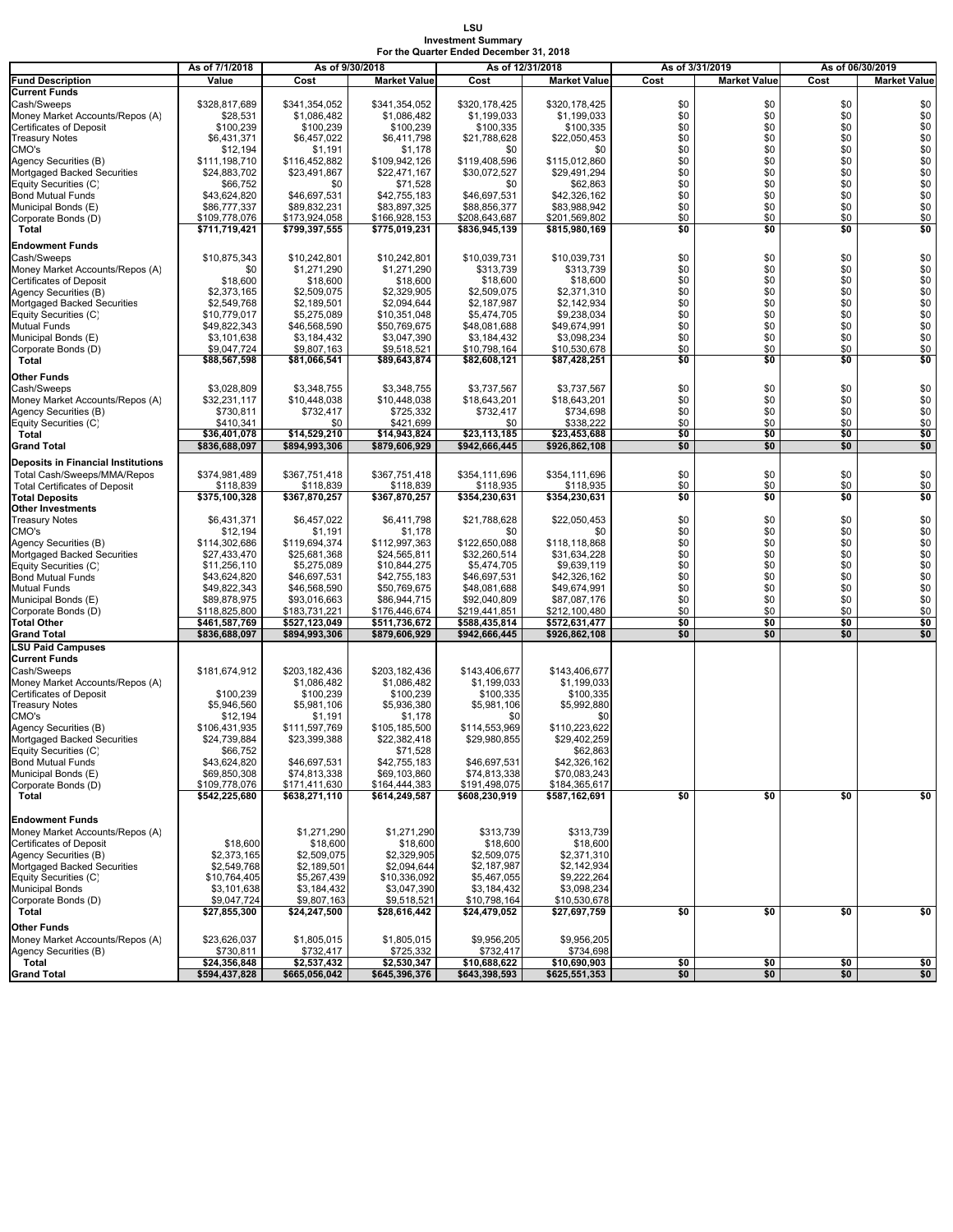| LSU                                     |  |
|-----------------------------------------|--|
| <b>Investment Summary</b>               |  |
| For the Quarter Ended December 31, 2018 |  |

|                                                | As of 7/1/2018 | As of 9/30/2018 | As of 12/31/2018    |               |                     | As of 3/31/2019 |                     | As of 06/30/2019 |                     |  |
|------------------------------------------------|----------------|-----------------|---------------------|---------------|---------------------|-----------------|---------------------|------------------|---------------------|--|
| <b>Fund Description</b>                        | Value          | Cost            | <b>Market Value</b> | Cost          | <b>Market Value</b> | Cost            | <b>Market Value</b> | Cost             | <b>Market Value</b> |  |
| <b>LSU Health Shreveport</b>                   |                |                 |                     |               |                     |                 |                     |                  |                     |  |
| <b>Current Funds</b>                           |                |                 |                     |               |                     |                 |                     |                  |                     |  |
| Cash/Sweeps S.                                 | \$71,661,018   | \$70,084,920    | \$70,084,920        | \$75,562,440  | \$75,562,440        |                 |                     |                  |                     |  |
| Cash/Sweeps                                    | \$71,661,018   | \$70,084,920    | \$70,084,920        | \$75,562,440  | \$75,562,440        | \$0             | \$0                 | \$0              | \$0                 |  |
| Money Market Accounts/Repos (A)                | \$28,531       | \$0             | \$0                 | \$0           | \$0                 |                 |                     |                  |                     |  |
| Treasury Notes (B)                             | \$484.811      | \$475.916       | \$475.418           | \$15,807,522  | \$16,057,573        |                 |                     |                  |                     |  |
| Agency Securities (B)                          | \$4,766,775    | \$4,855,113     | \$4,756,626         | \$4.854.627   | \$4,789,238         |                 |                     |                  |                     |  |
| Mortgaged Backed Securities (B)                | \$143,818      | \$92,479        | \$88,749            | \$91.672      | \$89,035            |                 |                     |                  |                     |  |
| Municipal Bonds (E)                            | \$16,927,029   | \$15,018,893    | \$14,793,465        | \$14,043,039  | \$13,905,699        |                 |                     |                  |                     |  |
| Corporate Bonds (D)                            | \$0            | \$2,512,428     | \$2,483,770         | \$17,145,612  | \$17,204,185        |                 |                     |                  |                     |  |
| Total                                          | \$94,011,982   | \$93,039,749    | \$92,682,948        | \$127,504,912 | \$127,608,170       | \$0             | \$0                 | \$0              | \$0                 |  |
| <b>Endowment Funds</b>                         |                |                 |                     |               |                     |                 |                     |                  |                     |  |
| Cash/Sweeps                                    | \$10,875,343   | \$10,242,801    | \$10,242,801        | \$10,039,731  | \$10,039,731        |                 |                     |                  |                     |  |
| Equity Securities (C)                          | \$14,612       | \$7,650         | \$14,956            | \$7,650       | \$15,770            |                 |                     |                  |                     |  |
| <b>Mutual Funds</b>                            | \$49.822.343   | \$46,568,590    | \$50,769,675        | \$48,081,688  | \$49,674,991        |                 |                     |                  |                     |  |
| Total                                          | \$60,712,298   | \$56,819,041    | \$61,027,432        | \$58,129,069  | \$59,730,492        | \$0             | \$0                 | \$0              | \$0                 |  |
| <b>Grand Total</b>                             | \$154,724,280  | \$149,858,790   | \$153,710,380       | \$185,633,981 | \$187,338,662       | \$0             | \$0                 | \$0              | \$0                 |  |
| <b>LSU HCSD</b>                                |                |                 |                     |               |                     |                 |                     |                  |                     |  |
| <b>Current Funds</b>                           |                |                 |                     |               |                     |                 |                     |                  |                     |  |
| Cash/Sweeps                                    | \$75,481,759   | \$68,086,696    | \$68,086,696        | \$101,209,308 | \$101,209,308       |                 |                     |                  |                     |  |
| <b>Total</b>                                   | \$75,481,759   | \$68,086,696    | \$68,086,696        | \$101.209.308 | \$101,209,308       | \$0             | \$0                 | \$0              | \$0                 |  |
| <b>Other Funds</b>                             |                |                 |                     |               |                     |                 |                     |                  |                     |  |
|                                                | \$3,028,809    | \$3,348,755     | \$3,348,755         | \$3,737,567   | \$3,737,567         |                 |                     |                  |                     |  |
| Cash/Sweeps<br>Money Market Accounts/Repos (A) | \$8,605,080    | \$8,643,023     | \$8,643,023         | \$8,686,996   | \$8,686,996         |                 |                     |                  |                     |  |
| Equity Securities (C)                          | \$410,341      | \$0             | \$421,699           |               | \$338,222           |                 |                     |                  |                     |  |
| Total                                          | \$12,044,230   | \$11,991,778    | \$12,413,477        | \$12,424,563  | \$12,762,785        | \$0             | \$0                 | \$0              | \$0                 |  |
| <b>Grand Total</b>                             | \$87,525,989   | \$80,078,474    | \$80,500,173        | \$113,633,871 | \$113,972,093       | \$0             | \$0                 | \$0              | \$0                 |  |
|                                                |                |                 |                     |               |                     |                 |                     |                  |                     |  |
| <b>System Total</b>                            | \$836,688,097  | \$894,993,306   | \$879,606,929       | \$942,666,445 | \$926,862,108       | \$0             | \$0                 | \$0              | \$0                 |  |

\* Negative balance in the cash/Sweeps section of the current funds does not respresent an actual negative bank balance, rather it represents a timing difference of the allocation of the current funds.

\*\* Small endowment funds at LSUS were moved to the LSUS Foundation to accommodate Workday<br>\*\*\* LSU Paid Campuses include the following: LSU, LSU Ag Center, LSUA, LSUE, LSUS, LSU Health New Orleans, and the LSU Pennington Bi

BENCHMARK NOTES (Example Only)<br>(A) Benchmarked against 90 day T-Bil<br>(B) Benchmarked against Barclay's US Agg Bond TR USD<br>(C) US equities benchmarked against Russell 3000 and international against MSCI emerging market<br>(D) B

Disclaimer: Pursuant to PM-9, corporate bonds/notes only available for investment beginning 7-1-2011 Louisiana law provides for restrictions on maturity and allocation and may effect benchmark comparisons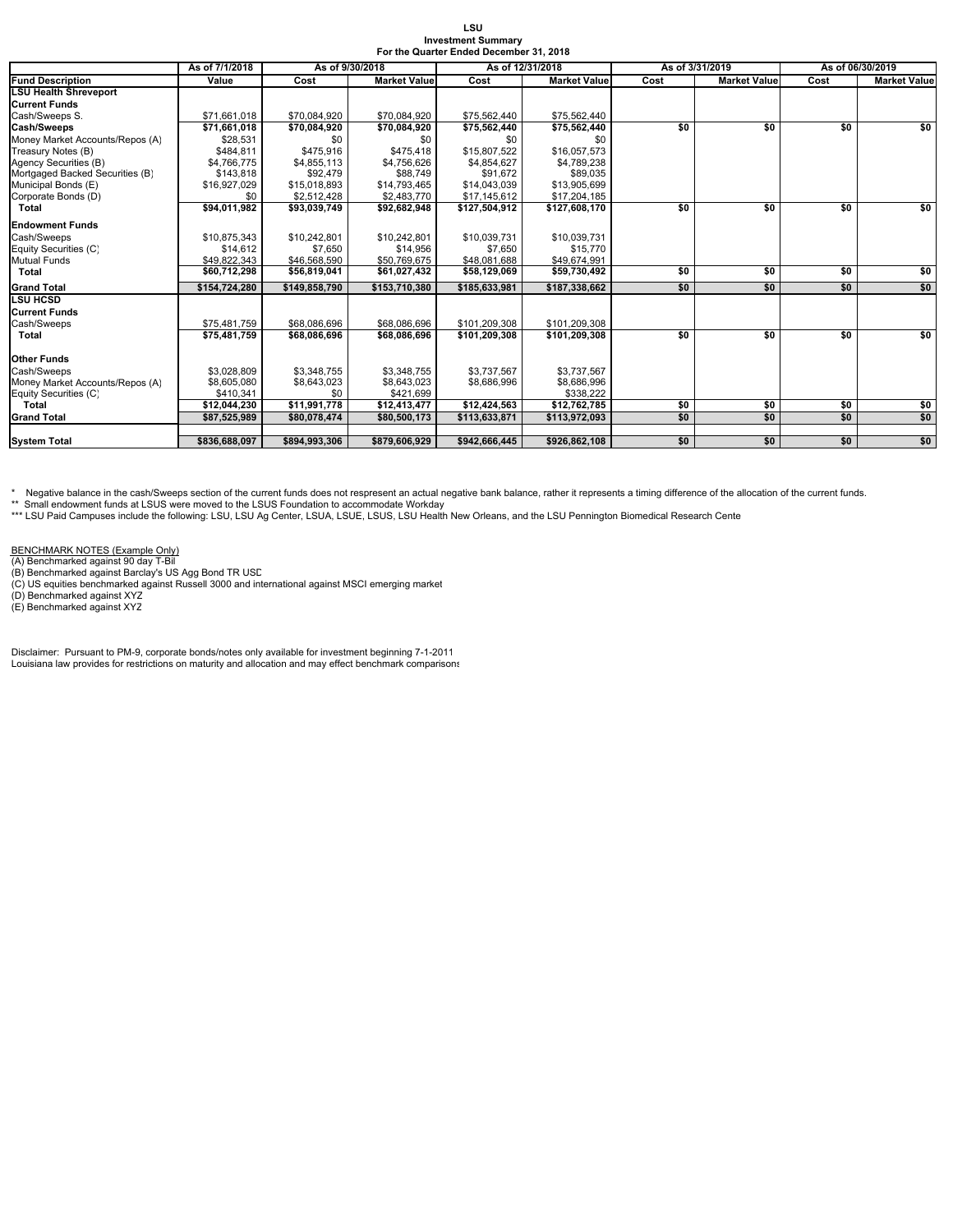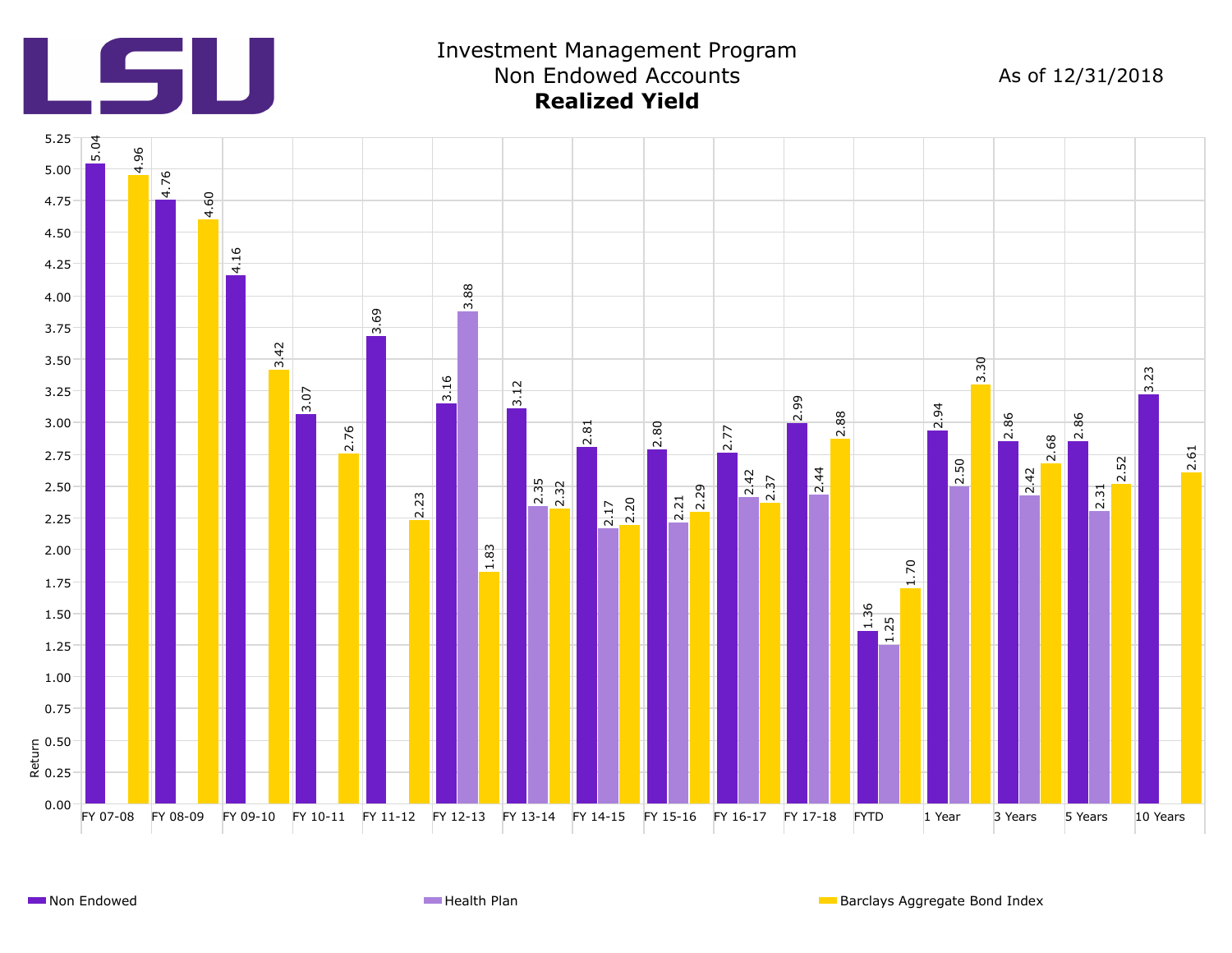

# Investment Management Program Non Endowed Accounts As of 12/31/2018 **Total Return**

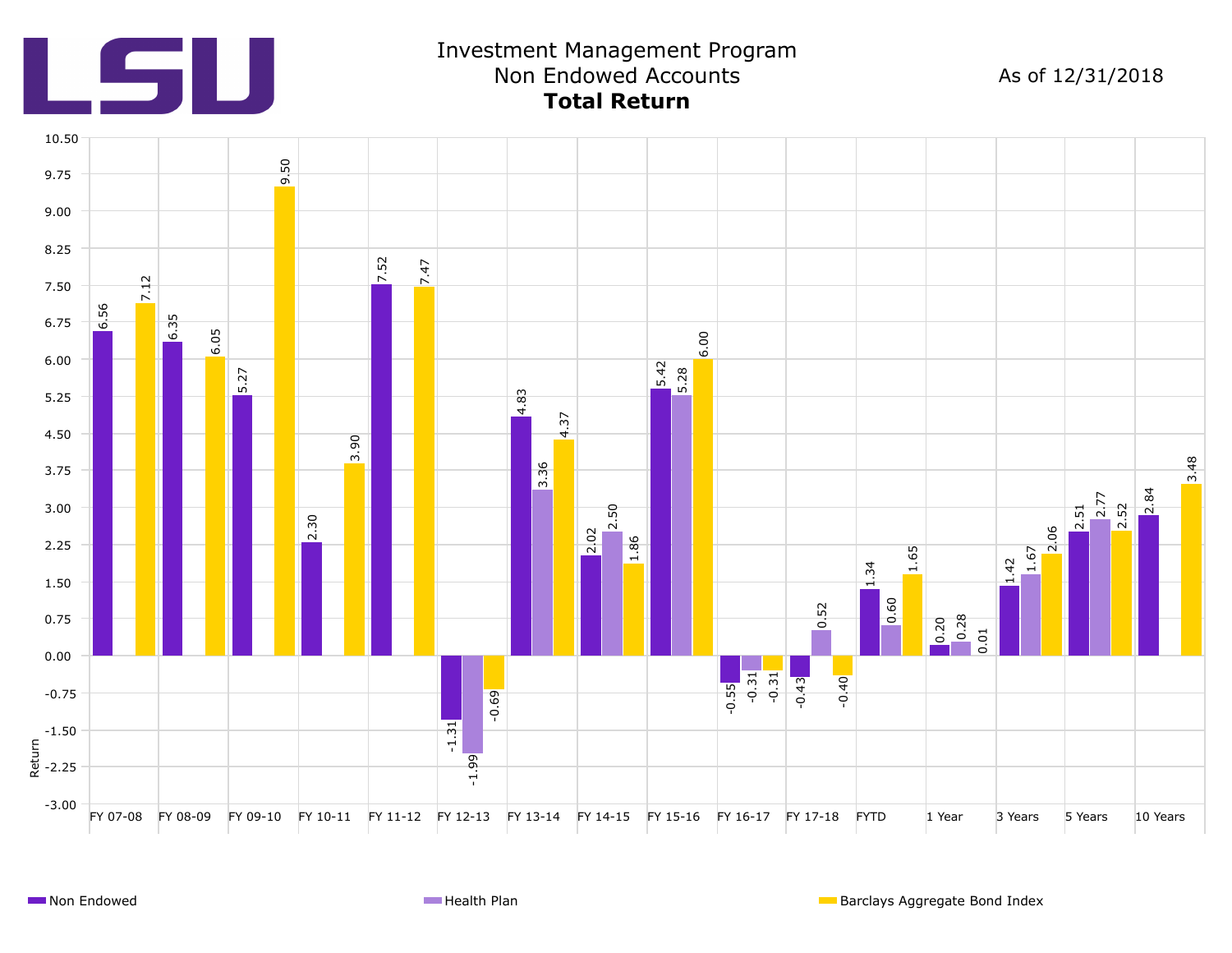### **Performance Relative to Peer Group (Total Return)**

Peer Group (5-95%): All Managed Investments - U.S. - Intermediate-Term Bond

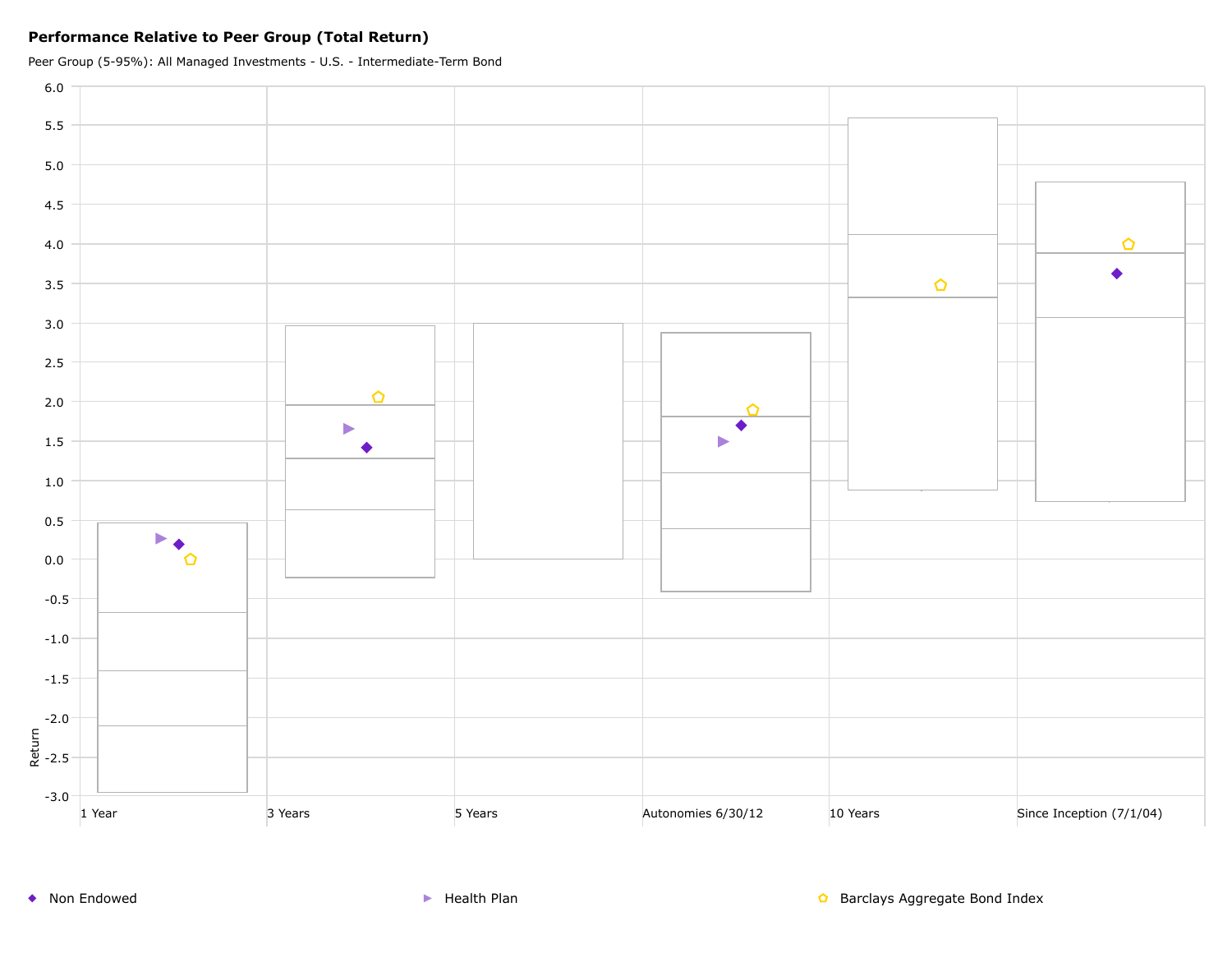

## Investment Management Program Endowed Accounts As of 12/31/2018 **Realized Yield**



Endowment **Endowed Benchmark** Communication Communication Communication Communication Communication Communication Communication Communication Communication Communication Communication Communication Communication Communicat